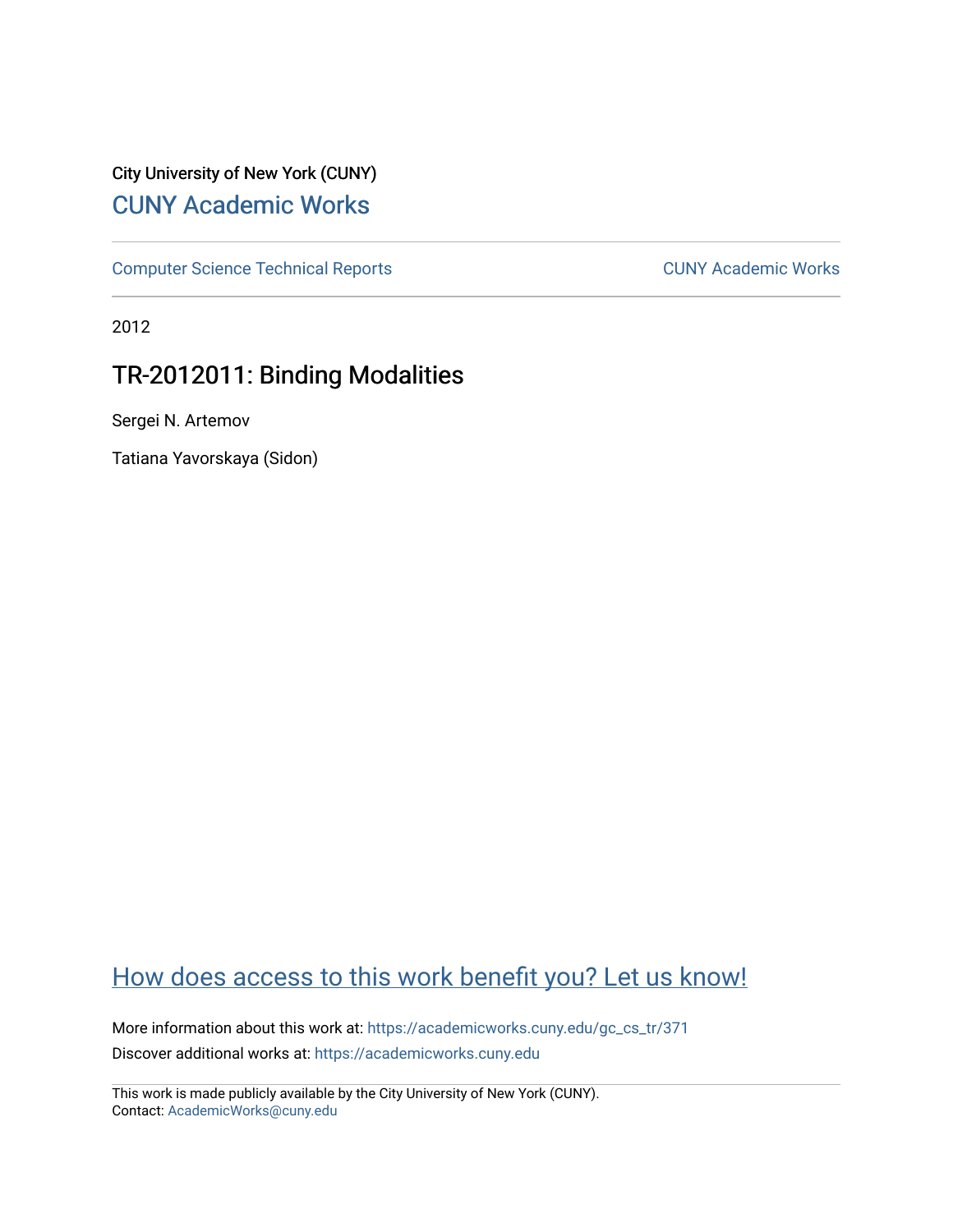# Binding Modalities

365 Fifth Avenue, rm. 4319 Moscow University

Sergei N. Artemov Tatiana Yavorskaya (Sidon)<sup>∗</sup> CUNY Graduate Center Department of Mathematics New York, NY 10016, USA Moscow, 119899, Russia sartemov@gc.cuny.edu tanya@lpcs.math.msu.su

December 8, 2012

#### Abstract

The standard first-order reading of modality does not bind individual variables, i.e., if x is free in  $F(x)$ , then x remains free in  $\Box F(x)$ . Accordingly, if  $\Box$  stands for 'provable in arithmetic,'  $\forall x \Box F(x)$  states that  $F(n)$  is provable for any given value of  $n = 0, 1, 2, \ldots$ ; this corresponds to a *de re* reading of modality. The other, *de dicto* meaning of  $\Box F(x)$ , suggesting that  $F(x)$  is derivable as a formula with a free variable  $x$ , is not directly represented by a modality, though, semantically, it could be approximated by compound constructions, e.g.,  $\Box \forall x F(x)$ .

We introduce the first-order logic FOS4<sup>∗</sup> in which modalities can bind individual variables and, in particular, can directly represent both de re and de dicto modalities. FOS4<sup>∗</sup> extends first-order S4 and is the natural forgetful projection of the first-order logic of proofs FOLP. The same method of introducing binding modalities obviously works for other modal logics as well.

## 1 Introduction

Let  $A(x)$  be a formula with a parameter x. Then, in the standard reading of the modality in first-order language, formula  $\Box A(x)$  also has x as a

<sup>∗</sup>Partially supported by Russian Foundation for Basic Research.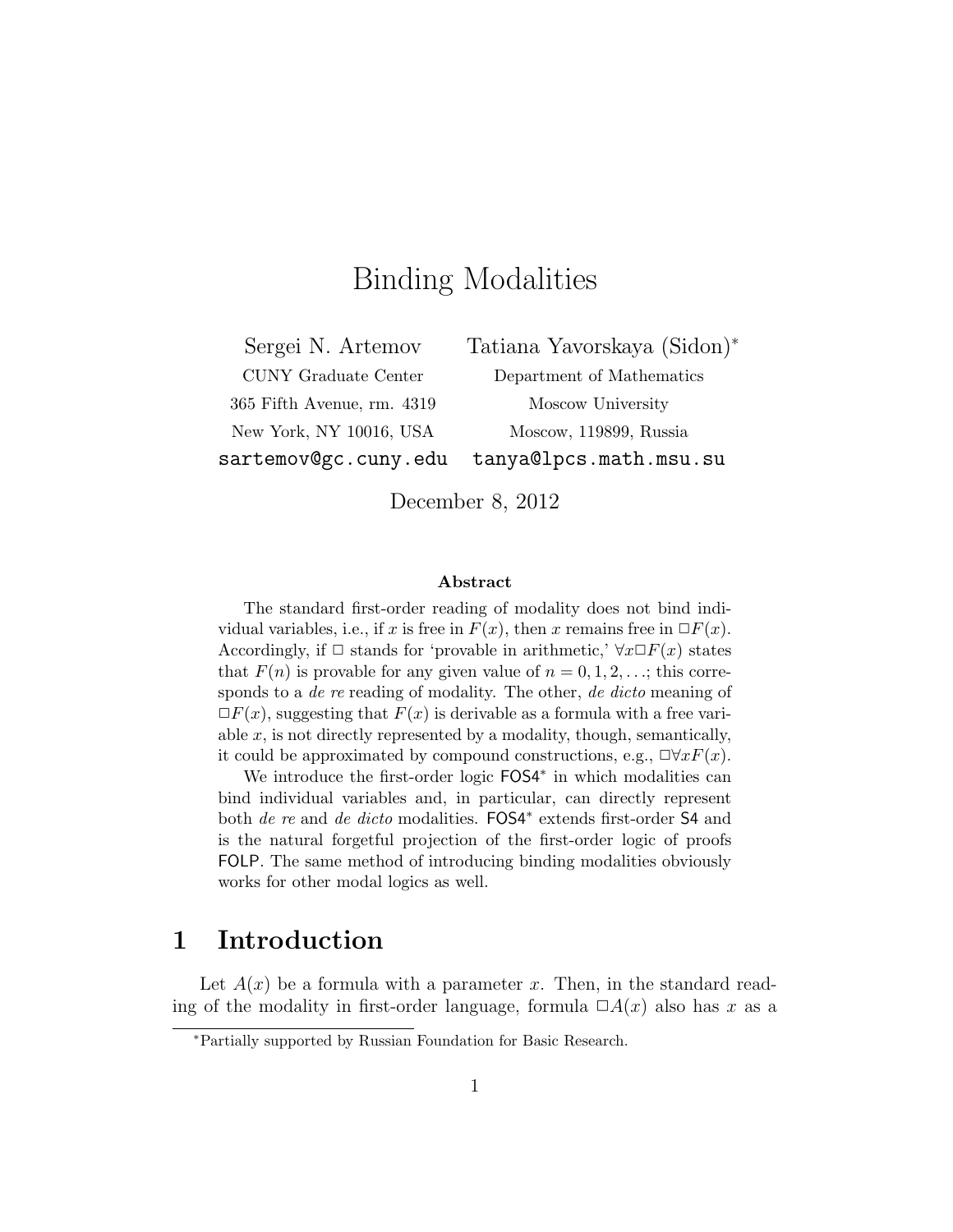parameter. In the provability interpretation of  $\Box^1$ , this reflects the reading of  $\Box A(x)$  as

given a natural parameter  $x = n$ , formula  $A(n)$  is provable,

whereas the alternative meaning

formula  $A(x)$  with a free variable x is provable

does not have a direct modal representation.

We extend the first-order modal language with a construction that makes it possible. Namely, we replace the modality  $\Box$  by a family of modalities  $\Box_X$ , each labeled by a finite set of individual variables X. In a formula  $\Box_X A$ , the modality  $\Box_X$  binds all variables in A except those in X. We call  $\Box_X$  binding modalities.

In Section 2, we introduce the logic FOS4<sup>∗</sup> which is a version of first-order modal logic  $\mathsf{S}4^2$  in the richer language with binding modalities. In Section 3, we present the sequent calculus for FOS4<sup>∗</sup> that admits cut-elimination. In Section 4, we discuss the connections between  $FOS4^*$  and first-order S4. In Section 6, we show that the first-order logic of proofs FOLP is able to realize FOS4<sup>∗</sup> which, in combination with the results of the previous sections, yields another proof of the Realization Theorem for FOS4 and FOLP. Section 5 is devoted to the Kripke-style semantics for FOS4<sup>∗</sup> .

## 2 Modal logic with binding modalities

By  $X, Y$ , etc., we denote finite sets of individual variables. If  $y$  is an individual variable, then we will write  $Xy$  for  $X \cup \{y\}$ . An additional convention: notation  $Xy$  means, in part, that  $y \notin X$ .

**Definition 1** Let  $\mathcal{L}^*$  denote the first-order modal language that contains individual variables  $x_0, x_1, x_2, \ldots$ , Boolean connectives, quantifiers over individual variables, predicate symbols  $Q_i^n$  of any arity  $n$   $(i, n = 0, 1, 2, \ldots),$ and the family of modal operators  $\Box_X$  where X ranges over finite sets of individual variables.

<sup>&</sup>lt;sup>1</sup>For informal and formal provability interpretations of modality see, e.g., [1, 2, 3, 4, 5]. <sup>2</sup>First-order modal logic S4 has postulates of first-order classical logic and modal postulates of  $S4: \Box(F \rightarrow G) \rightarrow (\Box F \rightarrow \Box G)$ ,  $\Box F \rightarrow \Box \Box F$ ,  $\Box F \rightarrow F$ , and the necessitation rule  $\vdash$  F yields  $\vdash \Box F$ .'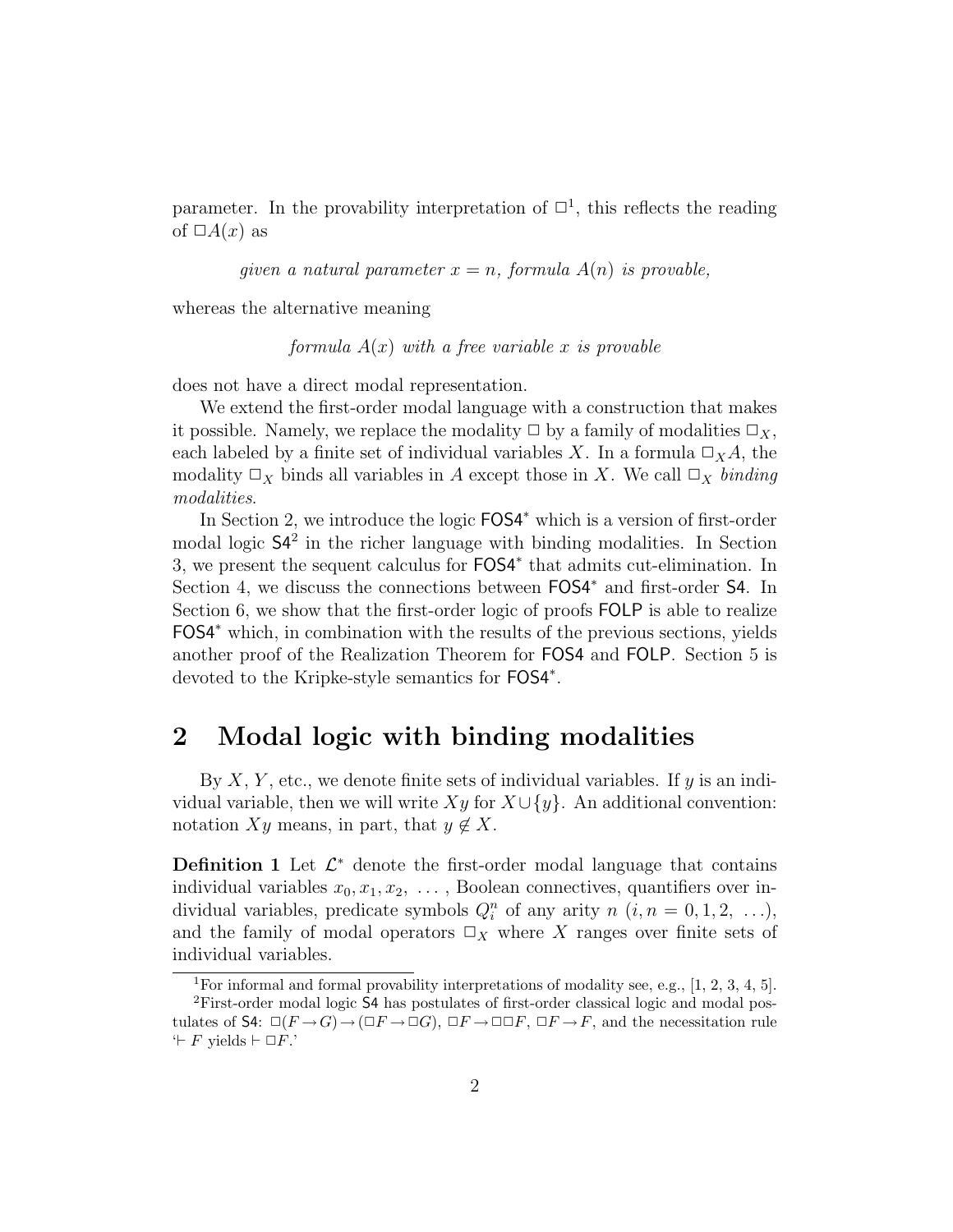Formulas are defined in the standard way. The only difference is in the definition of open and closed occurrences of variables: the modality  $\Box_X$  binds all variables except those from  $X$ , namely,

- All occurrences of individual variables in an atomic formula are free.
- Boolean connectives preserve free and bound occurrences of variables.
- $\forall x$  binds all occurrences of x in  $\forall x \, A$  and preserves free and bound occurrences of all other variables.
- Free occurrences of variables from  $X$  in  $A$ , and only they, are free in  $\Box_X A$ .

The set of free variables of a formula A is denoted by  $FVar(A)$ .

Note also that in  $\square_X$ , variables from X are merely a syntactic label of this modality and are not considered occurrences of variables.

Definition 2 The logic FOS4<sup>\*</sup> is axiomatized by the following schemas. Here A, B are formulas, X is a set of individual variables, and  $y$  is an individual variable.

- A0 classical axioms of first-order logic A1  $\Box_{Xy}A \rightarrow \Box_XA$ ,  $y \notin FVar(A)$ A2  $\square_X A \to \square_{Xy} A$ A3  $\Box_X A \to \Box_X \forall x A$ ,  $x \notin X$
- B1  $\square_X(A \rightarrow B) \rightarrow (\square_X A \rightarrow \square_X B)$
- B2  $\square_X A \rightarrow \square_X \square_X A$
- B3  $\square_X A \rightarrow A$

FOS4<sup>∗</sup> has the following inference rules:

| R1 $\vdash A, A \rightarrow B \Rightarrow \vdash B$ | Modus Ponens          |
|-----------------------------------------------------|-----------------------|
| $R2 \vdash A \Rightarrow \vdash \forall x A$        | generalization        |
| $R3 \vdash A \Rightarrow \vdash \Box_0 A$           | <i>necessitation.</i> |

We define derivations in FOS4<sup>∗</sup> and derivations from the hypothesis in the standard manner. In particular, in a derivation from the set of hypotheses Γ, the generalization rule may not be applied to variables that are free in Γ.

Note that each  $\Box_X$  is a normal propositional modality. In particular, the following standard lemma holds: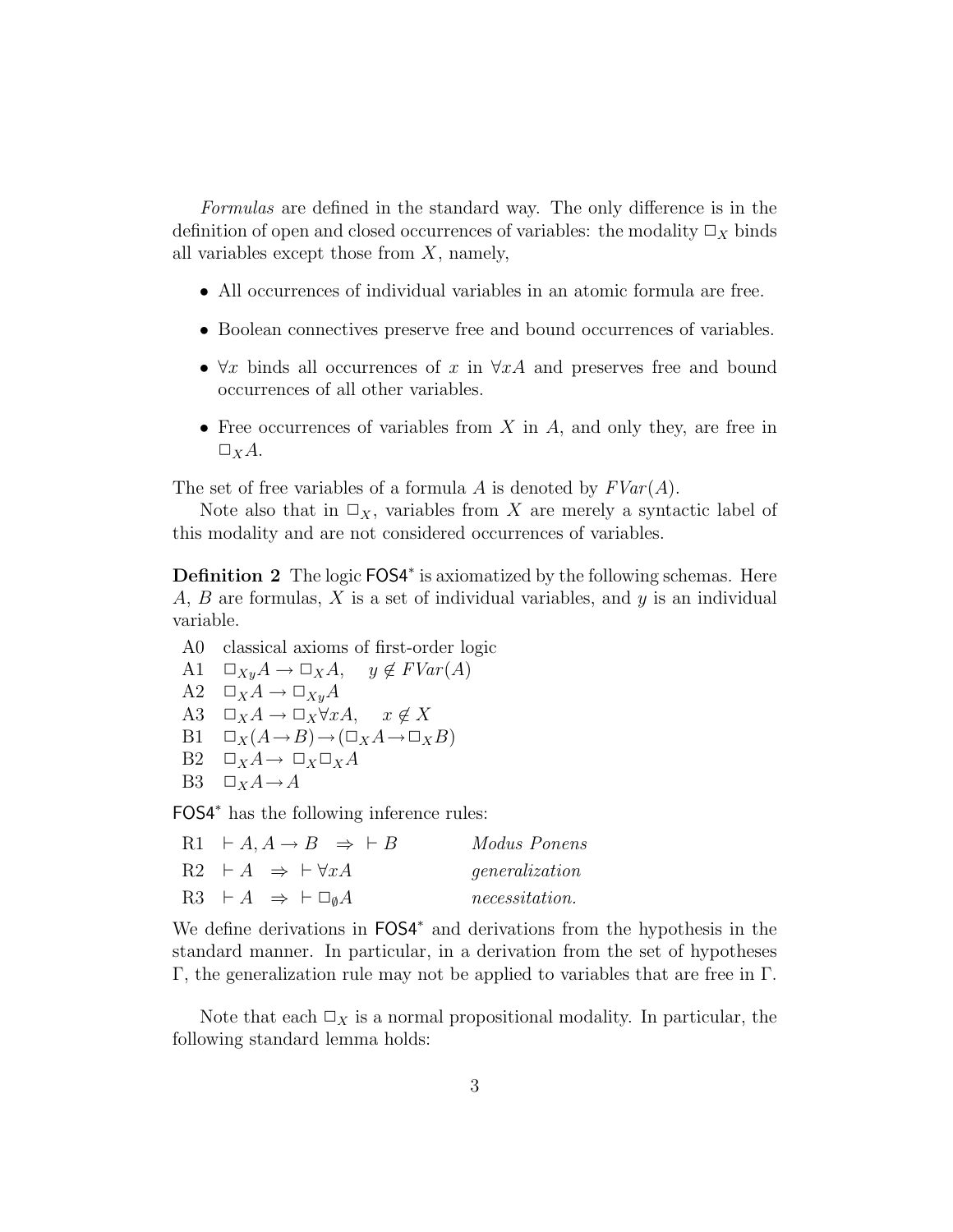Lemma 1 1. FOS4<sup>\*</sup>  $\vdash \Box_X(A \land B) \leftrightarrow (\Box_X A \land \Box_X B)$ . 2. If FOS4<sup>\*</sup>  $\vdash A \leftrightarrow B$  then FOS4<sup>\*</sup>  $\vdash \Box_X A \leftrightarrow \Box_X B$ .

Modality  $\square_{\emptyset}$ , which considers all individual variables as local and admits unlimited quantification under its scope, represents de dicto modality.

The following lemma shows that the principle

$$
\Box_X A \to \Box_X \forall x A \quad \text{with } x \notin X,
$$

(e.g., axiom A3) is derivable from the rest of FOS4<sup>∗</sup> . However, we decide to keep it in the list of  $FOS4^*$  postulates to underline the significance of this principle. Furthermore, the proof of Lemma 2 relies on transitivity axiom B2 and hence does not work for logics without transitivity, e.g., binding modalities versions of first-order logics K or T which, however, should contain A3.

Lemma 2 FOS4<sup>\*</sup>  $\vdash \Box_X A \leftrightarrow \Box_X \forall xA$ , provided  $x \notin X$ .

Proof. The left-to-right direction.

| 1. $\Box_X A \rightarrow A$                                   | $axiom B3$ ;                                              |
|---------------------------------------------------------------|-----------------------------------------------------------|
| 2. $\forall x \Box_X A \rightarrow \forall x A$               | from 1 by first-order logic;                              |
| 3. $\Box_X A \rightarrow \forall x \Box_X A$                  | by first-order logic, since $x \notin FVar(\square_X A);$ |
| 4. $\Box_X A \rightarrow \forall x A$                         | from $2,3$ by first-order logic;                          |
| 5. $\square_{\emptyset}(\square_X A \rightarrow \forall x A)$ | from 4 by R3;                                             |
| 6. $\Box_X(\Box_X A \rightarrow \forall x A)$                 | from 5 in view of A2;                                     |
| 7. $\Box_X \Box_X A \rightarrow \Box_X \forall x A$           | from 6 by B1 and propositional logic;                     |
| 8. $\Box_X A \rightarrow \Box_X \Box_X A$                     | axiom B2;                                                 |
| 9. $\Box_X A \rightarrow \Box_X \forall x A$                  | from 7, 8 by propositional logic.                         |
|                                                               |                                                           |

The right-to-left direction.

| 1. $\forall x A \rightarrow A$                   |                            | by first-order logic;    |
|--------------------------------------------------|----------------------------|--------------------------|
| 2. $\Box_{\emptyset}(\forall x A \rightarrow A)$ |                            | from 1 by R3;            |
| 3. $\Box_X(\forall x A \rightarrow A)$           |                            | from 2 in view of $A2$ ; |
| 4. $\Box_X \forall x A \rightarrow \Box_X A$     | from $3$ in view of $B1$ . |                          |

A straightforward iteration of Lemma 2 yields

**Lemma 3** Let A be a formula in the language  $FOS4^*$ . By A<sup>c</sup> we denote a new formula obtained from A by replacing each subformula of A of the form  $\Box_X B$  by  $\Box_X \forall y_1 \ldots \forall y_n B$  where  $Y = \{y_1, \ldots, y_n\} = FVar(B) \setminus X$ . Then  $\mathsf{FOS4}^* \vdash A \leftrightarrow A^c$ .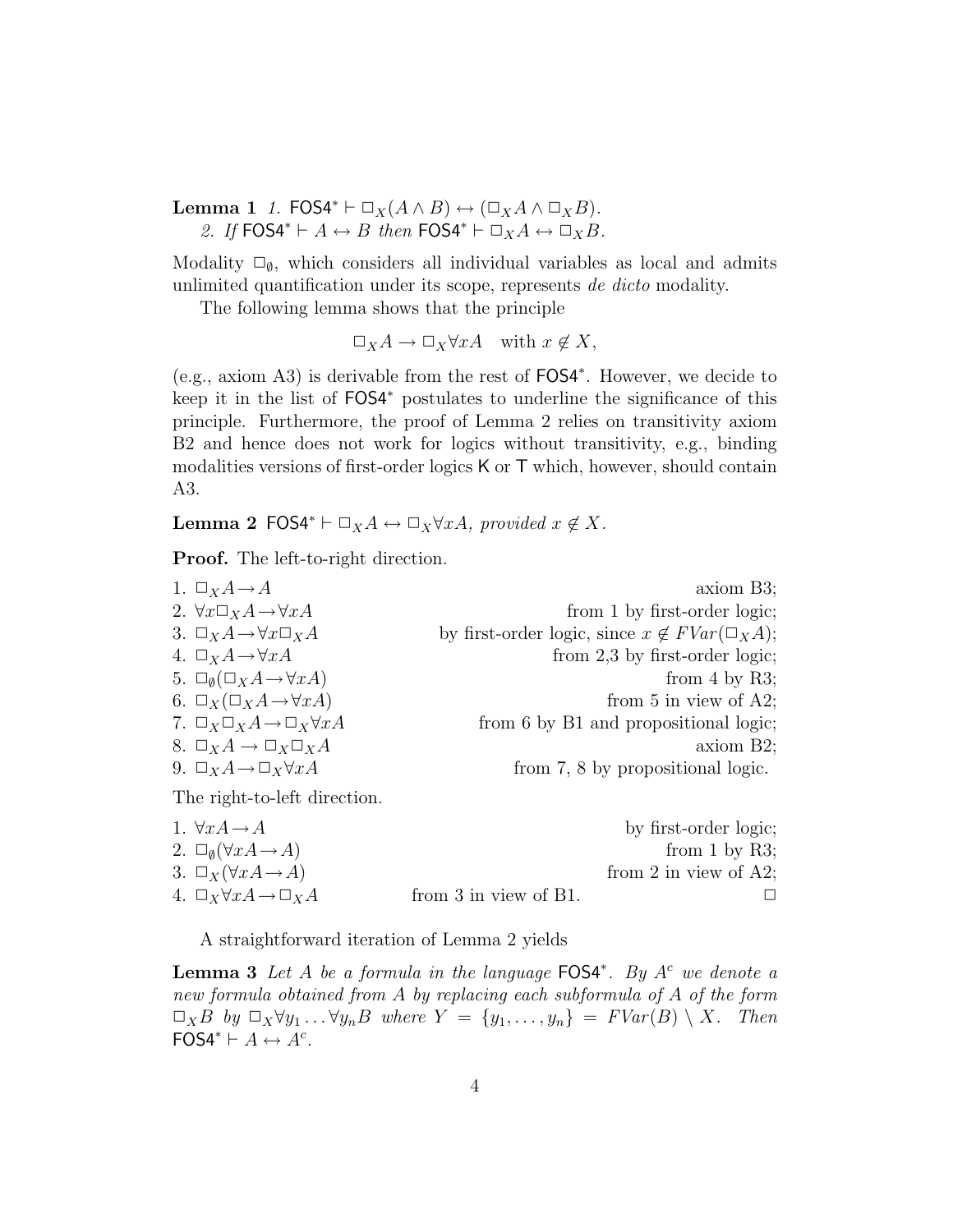# 3 Cut-elimination

We define a sequent calculus for  $FOS4*$  similar to that of the sequent calculus for FOS4 (see [7], Section 9.1.3). In addition to structural rules (including the cut-rule), the sequential calculus for FOS4<sup>∗</sup> denoted by GFOS4<sup>∗</sup> contains the following axioms:

$$
\perp \Rightarrow \qquad \text{and} \qquad P(\vec{x}) \Rightarrow P(\vec{x})
$$

and logical rules:

$$
\Gamma, A \Rightarrow \Delta, B
$$
\n
$$
\Gamma \Rightarrow \Delta, A \to B
$$
\n
$$
\Gamma \Rightarrow \Delta, A \to B
$$
\n
$$
\Gamma \Rightarrow \Delta, A \to B
$$
\n
$$
\Gamma \Rightarrow \Delta, A \to B
$$
\n
$$
\Gamma, A \to B \Rightarrow \Delta
$$
\n
$$
\Gamma \Rightarrow \Delta, \forall x A
$$
\n
$$
\Gamma \Rightarrow \Delta, \forall x A
$$
\n
$$
\Gamma, \forall x A \Rightarrow \Delta
$$
\n
$$
\Gamma, \forall x A \Rightarrow \Delta
$$
\n
$$
\Gamma, \forall x A \Rightarrow \Delta
$$
\n
$$
\Gamma, A \Rightarrow \Delta
$$
\n
$$
\Gamma, \forall x A \Rightarrow \Delta
$$
\n
$$
\Gamma, A \Rightarrow \Delta
$$
\n
$$
\Gamma, A \Rightarrow \Delta
$$
\n
$$
\Gamma, A \Rightarrow \Delta
$$
\n
$$
\Gamma, A \Rightarrow \Delta
$$
\n
$$
\Gamma, \Box A \Rightarrow \Delta
$$
\n
$$
\Gamma, \Box A \Rightarrow \Delta
$$
\n
$$
\Gamma, \Box A \Rightarrow \Delta
$$
\n
$$
\Gamma, \Box A \Rightarrow \Delta
$$

In R $\forall$ , we suppose that  $x \notin FVar(\Gamma, \Delta)$ . In R $\Box$ , we assume that

$$
(\bigcup_{i=1}^{n} X_{i}) \cap FVar(A) \subseteq X.
$$

The following connection between FOS4<sup>∗</sup> and its Gentzen-style version GFOS4<sup>∗</sup> takes place:

#### Lemma 4

$$
\mathcal{G} \text{FOS4}^* \vdash \Gamma \Rightarrow \Delta \qquad \text{iff} \qquad \text{FOS4}^* \vdash \bigwedge \Gamma \to \bigvee \Delta.
$$

**Proof.** In order to prove left–to–right implication, reason by induction on the derivaion in GFOS4<sup>\*</sup>. The only nontrivial cases here are the modal rules  $R\Box$  and  $L\Box$ .

For  $L\Box$ , by the induction hypothesis,  $FOS4^* \vdash A \wedge (\bigwedge \Gamma) \rightarrow \bigvee \Delta$ . Since FOS4<sup>\*</sup>  $\vdash \Box_X A \to A$ , we obtain FOS4<sup>\*</sup>  $\vdash \Box_X A \land (\bigwedge \Gamma) \to \bigvee \Delta$ .

For  $R\Box$ , the induction hypothesis yields that  $\text{FOS4}^* \vdash (\bigwedge \Box_{X_i} A_i) \to B$ . Then for  $X' = \bigcup_i X_i$  we have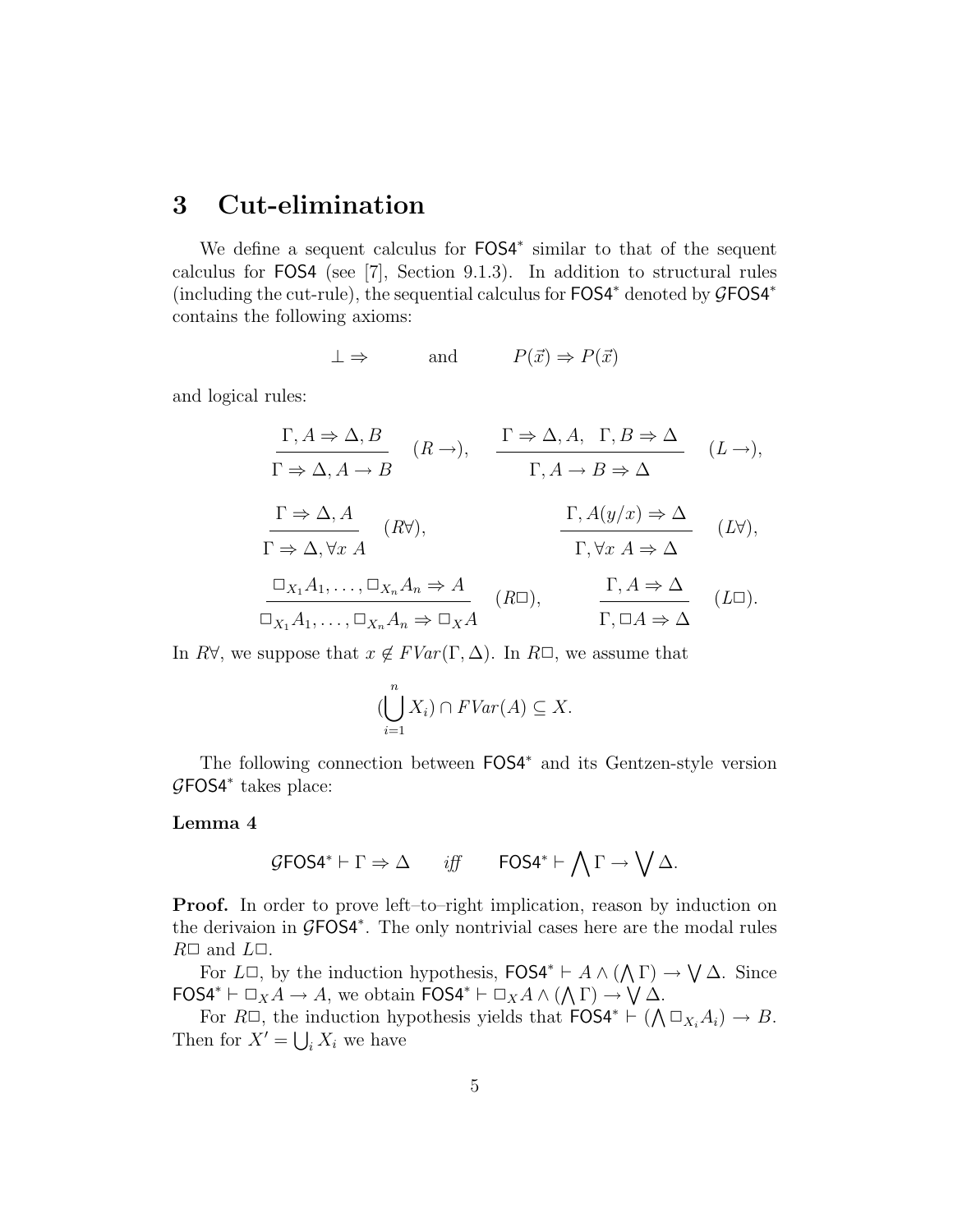1. 
$$
\Box_{\emptyset}((\bigwedge \Box_{X_i} A_i) \rightarrow B)
$$
 by R3;  
\n2.  $\Box_{X'}(\bigwedge \Box_{X_i} A_i) \rightarrow B)$  from 1 in view of A2;  
\n3.  $\Box_{X'}(\bigwedge \Box_{X_i} A_i) \rightarrow \Box_{X'}B$  from 2 in view of B1;  
\n4.  $\Box_{X'}(\bigwedge \Box_{X_i} A_i) \leftrightarrow \bigwedge(\Box_{X'} \Box_{X_i} A_i)$  by Lemma 1;  
\n5.  $\Box_{X_i} A_i \rightarrow \Box_{X_i} \Box_{X_i} A_i$  by B2;  
\n6.  $\Box_{X_i} \Box_{X_i} A_i \rightarrow \Box_{X'} \Box_{X_i} A_i$  by A2;  
\n7.  $\Box_{X_i} A_i \rightarrow \Box_{X'} \Box_{X_i} A_i$  from 5, 6;  
\n8.  $\bigwedge_i \Box_{X_i} A_i \rightarrow \Box_{X'}(\bigwedge \Box_{X_i} A_i)$  from 4, 7;  
\n9.  $\Box_{X'} B \rightarrow \Box_X B$  by A1;  
\n10.  $\bigwedge_i \Box_{X_i} A_i \rightarrow \Box_X B$  by 3, 8, 9.

In order to prove right–to–left implication it suffices to show that

$$
\mathcal{G} \textsf{FOS4}^* \vdash \ \Rightarrow A
$$

where A is any axiom of FOS4<sup>\*</sup>. Below are the proofs for axioms A1 and A2; axioms B1–B3 are derived similarly with the standard FOS4.

Axiom A1. If  $y \notin FVar(A)$ , then the tree below is a valid derivation in GFOS4<sup>∗</sup> :

$$
\frac{A \Rightarrow A}{\Box_{Xy} A \Rightarrow A}
$$

$$
\overline{\Box_{Xy} A \Rightarrow \Box_{X} A}.
$$

Axiom A2.

$$
A \Rightarrow A
$$
  

$$
\Box_X A \Rightarrow A
$$
  

$$
\Box_X A \Rightarrow \Box_{Xy} A.
$$

 $\Box$ 

Theorem 1 (Cut-elimination) If  $\mathcal{G}FOS4^* \vdash \Gamma \Rightarrow \Delta$ , then  $\Gamma \Rightarrow \Delta$  can be derived in GFOS4<sup>∗</sup> without using the cut-rule.

Proof. We repeat the standard proof of the cut-elimination theorem for  $G$ FOS4 by joint induction on the complexity of the cut and its rank (see [7]).  $\Box$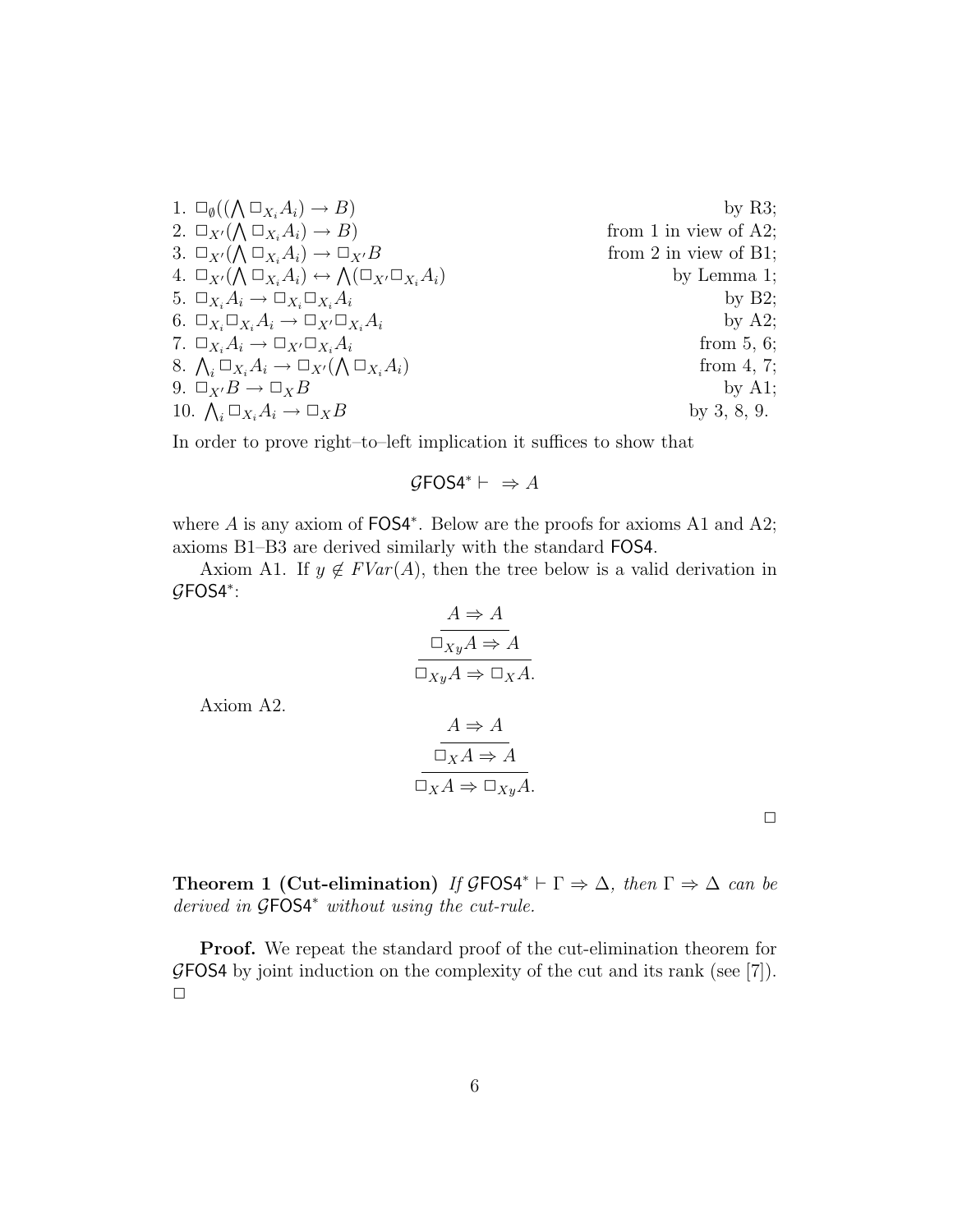### 4 Connection to first-order modal logic

In this section, we study the interconnection between FOS4<sup>∗</sup> and the standard modal logic FOS4.

**Definition 3** Let A be a first-order modal formula. By  $A^*$  we mean a formula of the language of FOS4<sup>\*</sup> that is obtained from A by replacing all occurrences of subformulas of A of the form  $\Box B$  by  $\Box_X B$  where  $X = FVar(B)$ .

**Definition 4** Let  $\vec{x}$  be a finite string of individual variables  $\{x_1, \ldots, x_n\}$ . By  $\vec{x}, \vec{y}$  we denote the concatenation of  $\vec{x}$  and  $\vec{y}$ . By  $\forall \vec{x}A$  and  $\exists \vec{x}A$  we mean the formulas

 $\forall x_1, \ldots, \forall x_n A$  and  $\exists x_1, \ldots, \exists x_n A$ 

respectively.

**Definition 5** For each  $FOS4^*$ -formula  $F$ , we define its translation to the language of FOS4, denoted by  $F^{\sharp}$ , by induction. For atomic formulas, we stipulate  $F^{\sharp} = F$ ,  $\sharp$  commutes with Boolean connectives and quantifiers, and

$$
(\Box_X F)^{\sharp} = \Box \forall \vec{y} F^{\sharp},
$$

where  $\vec{y} = \{y_0, \ldots, y_k\} = FVar(F) \setminus X$ .

Note that  $FVar(A^*) = FVarA$  and  $FVar(F^{\sharp}) = FVar(F)$ .

Lemma 5 If  $FOS4 \vdash F$ , then  $F^*$  is derivable in  $FOS4^*$ .

Proof. By induction on a derivation in FOS4. For the base of induction consider axioms of FOS4.

- First-order axioms remain the same axioms.
- $(\Box(A \to B) \to (\Box A \to \Box B))^* = \Box_Z(A^* \to B^*) \to (\Box_X A^* \to \Box_Y B^*)$ where  $X = FVar(A)$ ,  $Y = FVar(B)$ , and  $Z = X \cup Y$ ; then in FOS4<sup>\*</sup> we reason as follows.

1. 
$$
\Box_Z(A^* \to B^*) \to (\Box_Z A^* \to \Box_Z B^*)
$$
 axiom B1

- 2.  $\Box_Z A^* \leftrightarrow \Box_X A^*$  axioms A1 and A2
- 3.  $\square_Z B^* \leftrightarrow \square_Y B^*$  axioms A1 and A2
- 4.  $\Box_Z(A^* \to B^*) \to (\Box_X A^* \to \Box_Y B^*)$  from 1-3 by propositional logic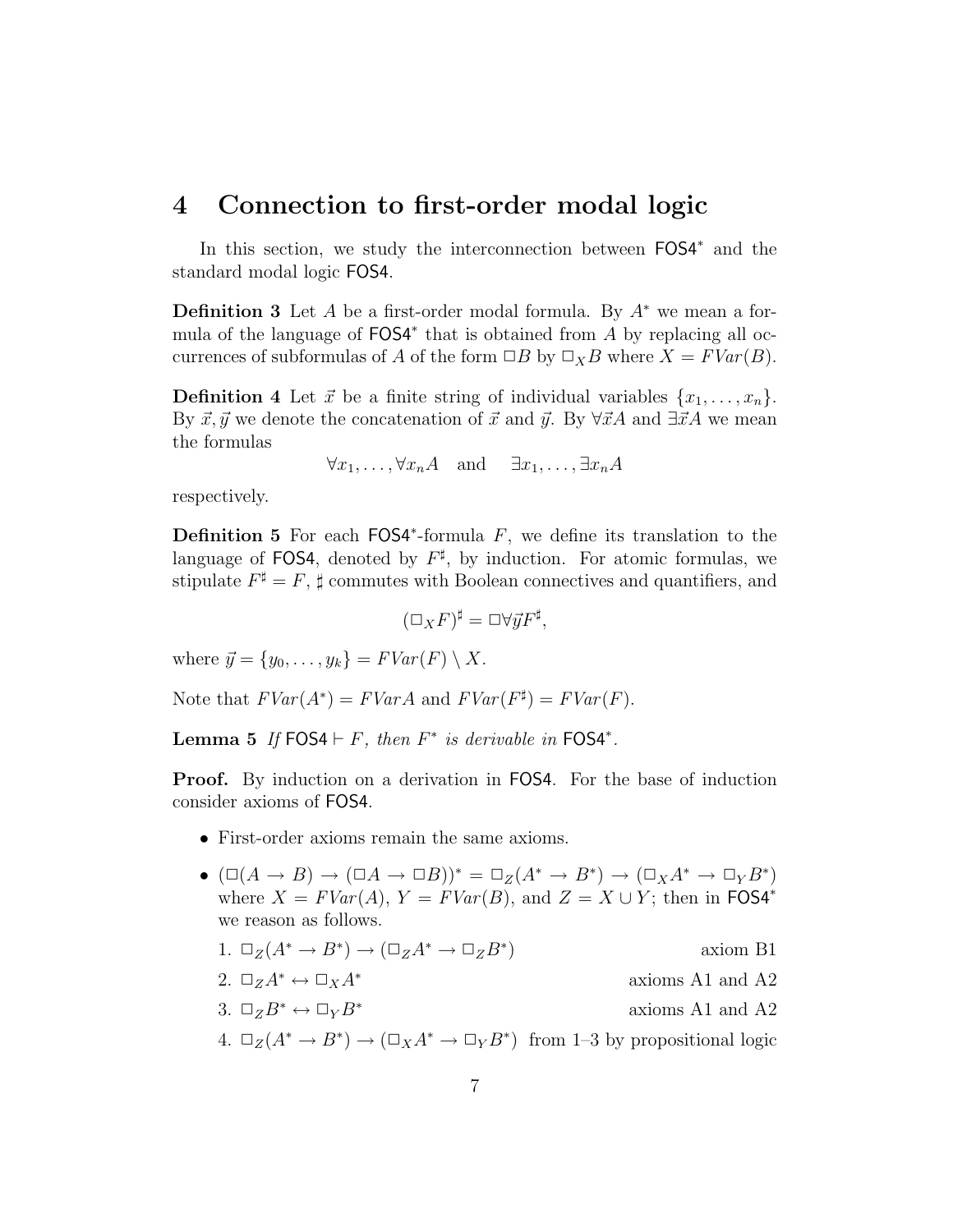- $(\Box A \to \Box \Box A)^* = \Box_X A^* \to \Box_X \Box_X A^*$  for  $X = FVar A$ ; axiom B2.
- $(\Box A \to A)^* = \Box_X A^* \to A^*$  for  $X = FVar A$ ; as the axiom B3.

For the induction step, we note that the translation  $(\cdot)^*$  preserves Modus Ponens and the generalization rule.

In the case of the necessitation rule,  $\Box A$  is derived from A in FOS4, then by the induction hypothesis  $FOS4^* \vdash A^*$ ; therefore in  $FOS4^*$ 

 $\Box_{\emptyset}A^*$  by R3;  $\Box_X A^*$  by A2 and *Modus Ponens* for  $X = FVar(A)$ . ✷

Theorem 2 If FOS4<sup>\*</sup>  $\vdash A$ , then FOS4  $\vdash A^{\sharp}$ .

Proof. Induction on the derivation of A in FOS4<sup>\*</sup>. For the base of induction, consider axioms of FOS4<sup>∗</sup> .

- Translation (·) ∗ respects axioms of first-order logic.
- Axiom A1. If  $y \notin FVar(A)$ , then  $(\Box_{xy}A)^{\sharp}$  coincides with  $(\Box_{X}A)^{\sharp}$ .
- Axiom A2. If  $y \notin FVar(A)$ , then  $(\Box_{X}A)^{\sharp}$  coincides with  $(\Box_{X}A)^{\sharp}$  as above. If  $y \in FVar(A)$ , then  $(\Box_X A)^{\sharp} = \Box(\forall y, \vec{y}A^{\sharp})$  and  $(\Box_{xy} A)^{\sharp} =$  $\square(\forall \vec{y}A^{\sharp})$ ; it is clear that the latter formula follows from the former one.
- Axiom B1. Let  $\vec{y}, \vec{u} = \{y_1, \ldots, y_k, u_1, \ldots, u_l\}$  be  $FVar(A) \setminus X$ , and  $\vec{z}, \vec{u} = \{z_1, \ldots, z_m, u_1, \ldots, u_l\}$  be  $FVar(B) \setminus X$ , and  $\vec{u} = \{u_1, \ldots, u_l\}$  be  $(FVar(B) \cap FVar(A))\ X$ . Then  $FVar(A \rightarrow B)\ X$  is  $\vec{y}, \vec{z}, \vec{u}$ . Therefore  $(\Box_X(A \rightarrow B) \rightarrow (\Box_X A \rightarrow \Box_X B))^{\sharp}$  is

$$
\Box(\forall \vec{y}, \vec{z}, \vec{u}(A^{\sharp} \to B^{\sharp})) \to \Box(\forall \vec{y}, \vec{u}A^{\sharp}) \to \Box(\forall \vec{z}, \vec{u}B^{\sharp})),
$$

which is clearly provable in FOS4 since no  $y_i$  occures in  $B^{\sharp}$  and no  $z_i$ occures in  $A^{\sharp}$ .

- Axiom B2. Let  $\vec{y} = \{y_1, \ldots, y_k\}$  be  $FVar(A) \setminus X$ . Since  $FVar(\square_X A) =$ X, we obtain  $(\Box_X A)^{\sharp} = \Box \forall \vec{y} A^{\sharp}$  and  $(\Box_X \Box_X A)^{\sharp} = \Box \Box \forall \vec{y} A^{\sharp}$ ; therefore the translation of B2 is an instance of the transitivity axiom in S4.
- Axiom B3.  $(\Box_X A \to A)^\sharp = (\Box \vec{y} A^\sharp \to A^\sharp)$ ; the last formula is clearly derivable in FOS4.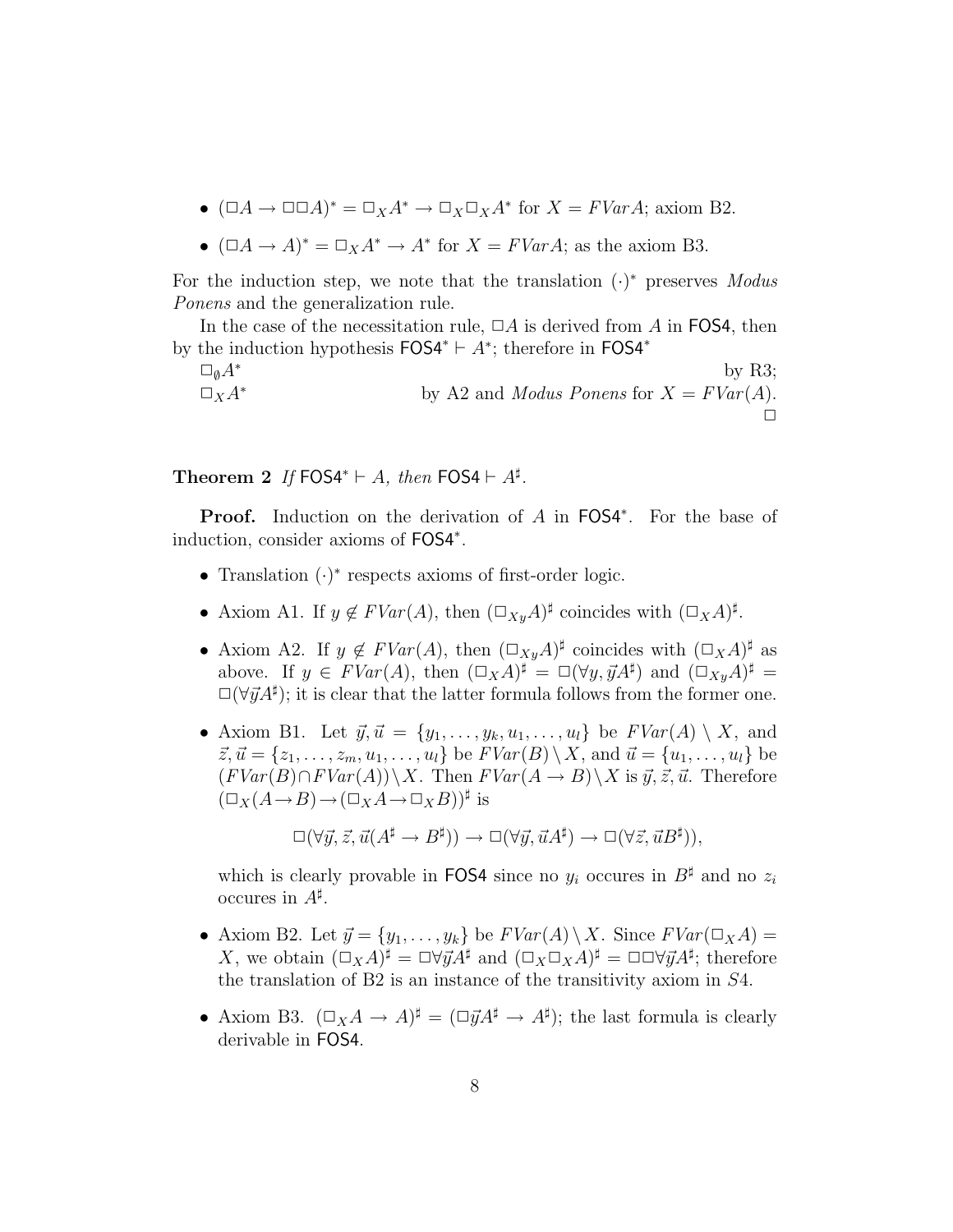Corollary 1 FOS4  $\vdash A$  if and only if FOS4<sup>\*</sup>  $\vdash A^*$ .

Proof. The left–to–right direction is proven by Lemma 5. To prove the right–to–left direction, we assume that  $FOS4^* \vdash A^*$ . Since for each subformula of  $A^*$  of the form  $\Box_X B$  one has  $X = FVar(B)$ , we conclude that  $(A^*)^{\sharp}$  coincides with A. By Theorem 2, from FOS4<sup>\*</sup>  $\vdash A^*$  we obtain FOS4  $\vdash (A^*)^{\sharp}$ , thus FOS4  $\vdash A$ .

Corollary 2 FOS4<sup>\*</sup>  $\vdash A$  if and only if FOS4  $\vdash A^{\sharp}$ .

**Proof.** The left–to–right direction is proven by Theorem 2. To prove the right–to–left direction let us assume  $FOS4 \vdash A^{\sharp}$ . Then by Lemma 5, we obtain  $FOS4^* \vdash (A^{\sharp})^*$ . By induction on A it can be easily proven that  $\textsf{FOS4}^* \vdash (A^{\sharp})^* \leftrightarrow A$ , therefore  $\textsf{FOS4}^* \vdash A$ .

### 5 Semantics

Definition 6 An FOS4<sup>\*</sup>-model is a standard Kripke model for FOS4. Namely, a frame  $\mathcal{F} = (W, R, D)$  for FOS4<sup>\*</sup> consists of a nonempty set of possible worlds  $W \neq \emptyset$ , a transitive reflexive accessibility relation  $R \subseteq W^2$ , and a domain function D which assigns a nonempty set  $D(u)$  to each element u of W monotonically, i.e.,  $u R v$  yields  $D(u) \subseteq D(v)$  for all  $u, v \in W$ .

A model  $\mathcal{M} = (\mathcal{F}, V)$  is a frame F supplied with the validity function V which assigns each n-ary predicate letter  $P$  and each possible world  $u$  a subset of  $D(u)^n$  (on which P is true at node u).<sup>3</sup>

For each formula A of the language  $FOS4^*$ , each substitution of  $\sigma$  of the values from

$$
U = \bigcup_{u \in W} D(u)
$$

for free variables, and each  $u \in W$ , we define  $\mathcal{M}, u \models A\sigma$  by induction on the complexity of A:

 $\Box$ 

<sup>3</sup>For comparison, Kripke-style semantics for FOLP in [6] treats both variable binding operators and proof terms.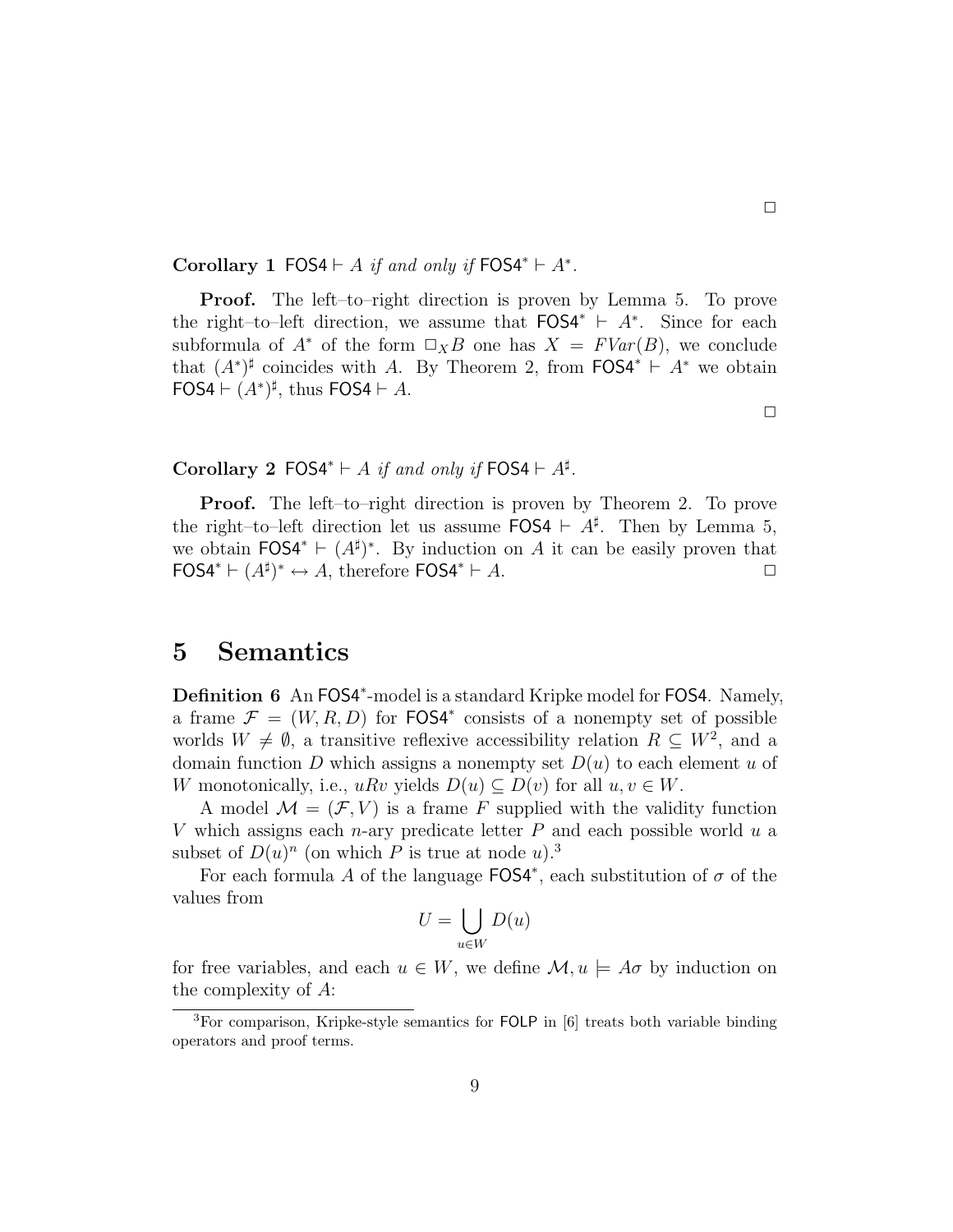- if A is atomic, that is,  $A = P(x_1, \ldots, x_n)$  for a predicate letter P, then  $\mathcal{M}, u \models A\sigma$  iff  $(x_1\sigma, \ldots, x_n\sigma) \in V(P, u);$
- quantifiers and Boolean connectives are treated in the usual way;
- if  $A = \Box_X B$ , then  $\mathcal{M}, u \models A\sigma$  iff  $\mathcal{M}, v \models B\sigma'$  for each v accessible from u and each substitution  $\sigma'$  which coincides with  $\sigma$  on variables from X and assigns arbitrary elements from  $D(v)$  to the remaining free variables of  $B^4$ .

We say that A is valid in a model  $\mathcal{M}$  ( $\mathcal{M} \models A$ ) if  $\mathcal{M}, u \models A$  for each  $u \in W$ .

#### **Theorem 3 FOS4**<sup>\*</sup>  $\vdash$  A iff A is valid in all models.

Proof. Soundness follows easily by induction on derivations in FOS4<sup>\*</sup>. Completeness follows immediately from the connection to FOS4 established in Section 4. Indeed, suppose  $FOS4^* \not\vdash F$ . By Corollary 2,  $FOS4 \not\vdash A^{\sharp}$ . By Completeness, there is an FOS4-model M in which  $A^{\sharp}$  does not hold in the sense of FOS4, hence  $A^{\sharp}$  does not hold in M in the sense of FOS4<sup>\*</sup>.  $\Box$ 

### 6 Connection to the first-order logic of proofs

Definition 7 (see [4] for details). The language of the first-order logic of proofs FOLP in the extension of the first-order language with a countable set of predicate symbols of any arity, without functional symbols and equality by special means to represent proofs and proof assertions, namely,

- proof variables and constants;
- functional symbols for operations on proofs: binary  $+$ ,  $\cdot$  and unary ! and  $\text{gen}_x$  for each individual variable x;
- an operational symbol  $(\cdot):_X(\cdot)$  for each finite set X of individual variables.

<sup>&</sup>lt;sup>4</sup>It is easy to see that  $\mathcal{M}, u \models A$  if and only if  $\mathcal{M}, u \models A^{\sharp}$  in the usual sense of FOS4.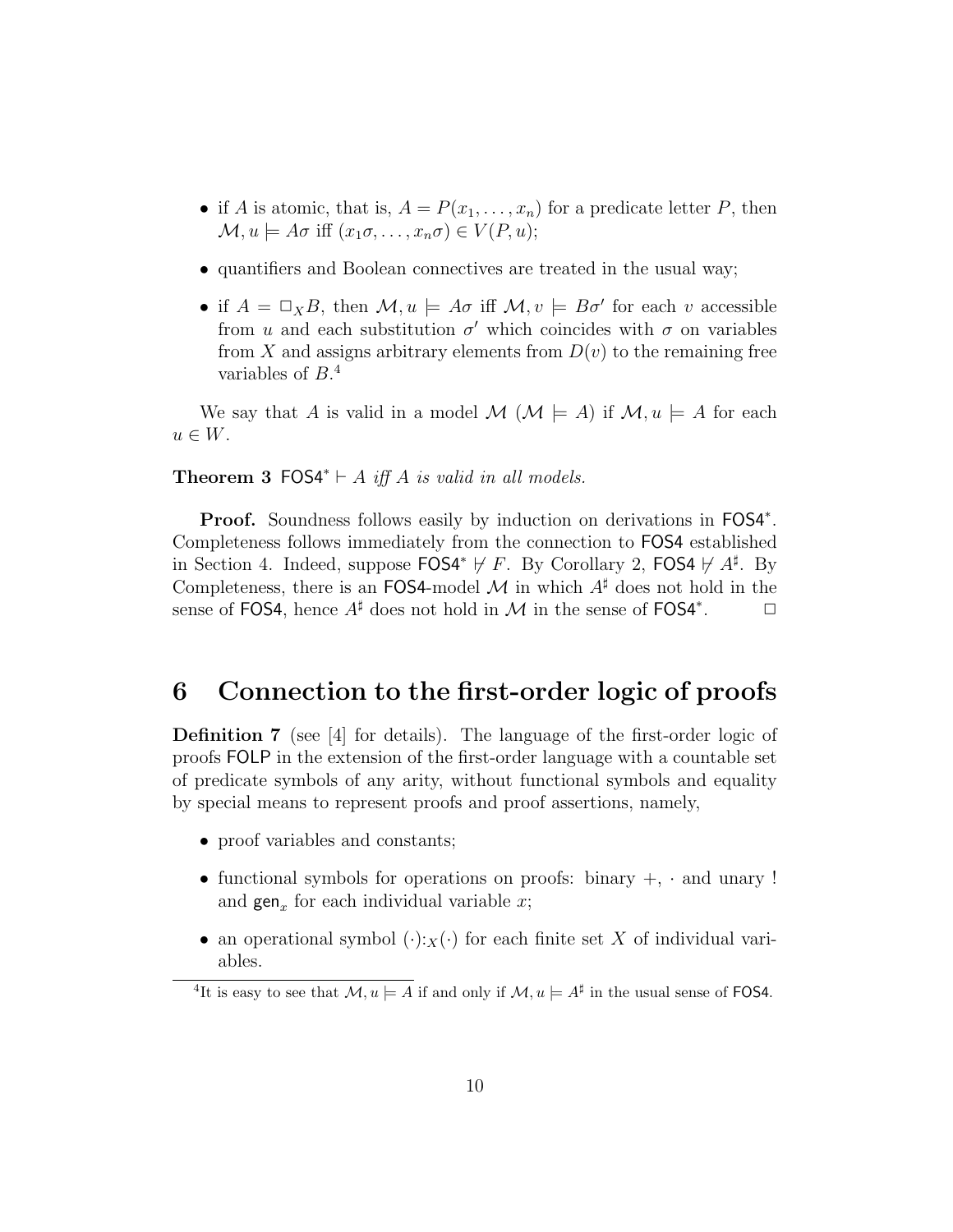Proofs are representes by *proof terms*, constructed from proof constants and variables by means of functional symbols. Formulas are defined in the standard way with an additional clause for proof assertions:

• if t is a proof term, A is a formula, and X is a finite set of individual variales, then  $t:_{X}A$  is a formula.

The intended semantics of  $t:_{X}A$  is

t is a proof of A with parameters X

has been made precise in [4].

In addition to axioms and rules of first-order logic, FOLP has the following axioms and rules.

- $t:_{Xy}A \rightarrow t:_{X}A$ ,  $y \notin FVar(A)$
- $t:_{X}A \rightarrow t:_{Xy}A$
- $t:_{X}A \rightarrow A$
- $s:_{X}(A\rightarrow B)\rightarrow(t:_{X}A\rightarrow[s\cdot t]:_{X}B)$
- $t:_{X}A \rightarrow [t + s]:_{X}A, \quad s:_{X}A \rightarrow [t + s]:_{X}A$
- $t:_{X}A \rightarrow !t:_{X}t:_{X}A$
- $t:_{X}A \rightarrow \text{gen}_{x}(t):_{X}\forall xA, x \notin X$
- $\bullet \vdash c:A$ , where A is an axiom, c is a proof constant.

**Definition 8** Let  $A$  be an FOS4<sup>\*</sup>-formula. By *realization* of a formula  $A$ , we mean a formula  $A<sup>r</sup>$  of the language of FOLP that is obtained from A by replacing all occurrences of subformulas of A of the form  $\Box_X B$  by  $t: X \to B$  for some proof terms t. To avoid unnecessary formalism, we suggest thinking of a realization as a result of an iterated procedure which always replaces an innermost  $\Box B$  by  $t:_{X}B$ . A realization is *normal* if all negative occurrences of  $\Box$  are assigned proof variables.

**Definition 9** The forgetful projection  $(·)^0$  of FOLP to the language FOS4<sup>\*</sup> erases all terms in an FOLP-formula, namely, it replaces all subformulas of the form  $t:_{X}B$  by  $\Box_{X}B$ :

$$
(t:_{X}F)^{0} = \Box_{X}F^{0}.
$$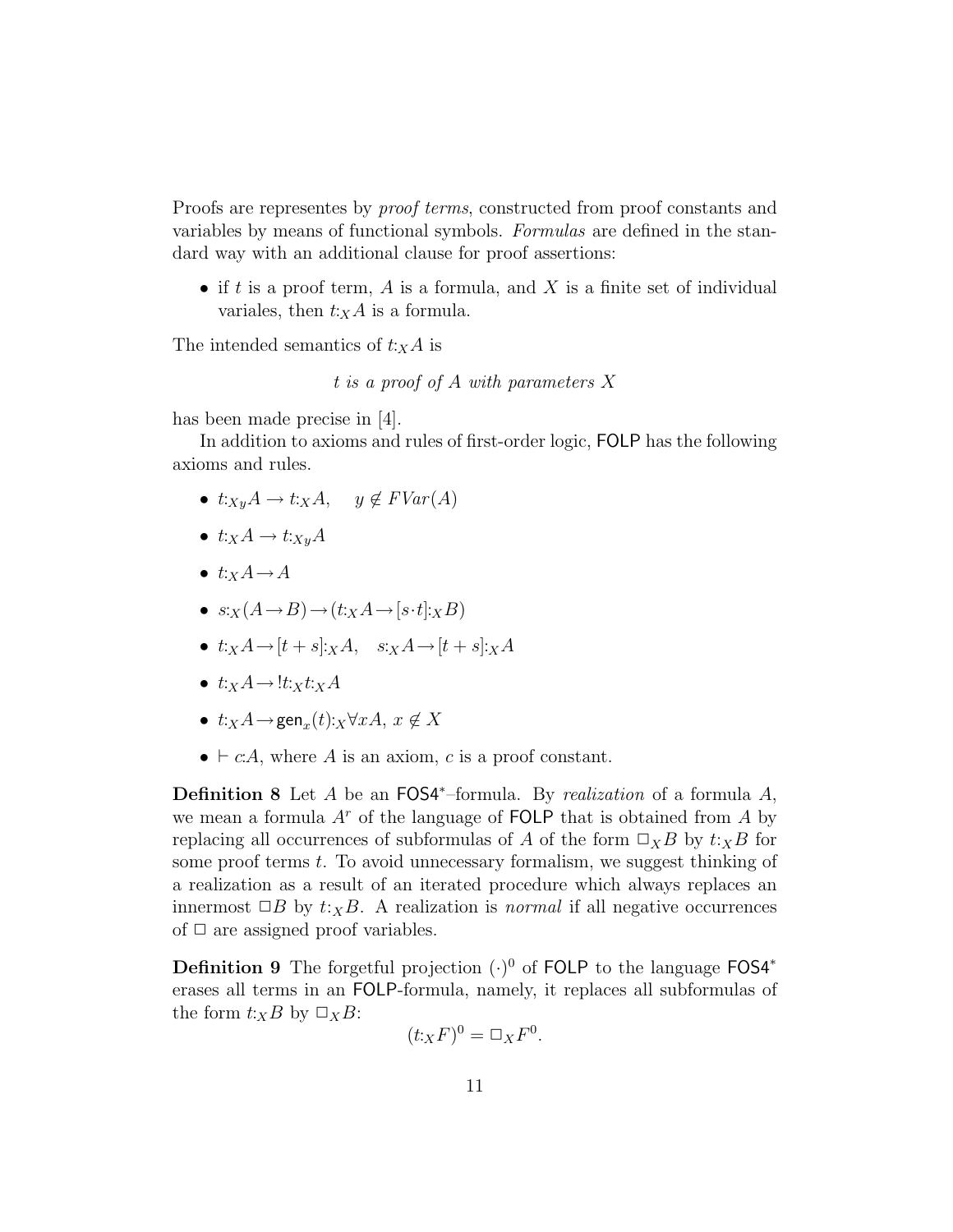Lemma 6 If FOLP  $\vdash F$ , then  $F^0$  is derivable in FOS4<sup>\*</sup>.

**Proof.** By straightforward induction on derivations in FOLP.  $\Box$ 

Remark 1 Note that the forgetful projection of an FOLP–formula A to the language of FOS4 (as defined in [4]) is a superposition of the forgetful projection of A to the language of  $FOS4^*$  and the translation  $\sharp$  of  $FOS4^*$  to FOS4.

Similarly, a realization of an  $FOS4$ –formula  $A$  in  $FOLP$  is a composition of the translation ∗ of A to FOS4<sup>∗</sup> and a realization in FOLP.

**Theorem 4** [Realization Theorem] If  $FOS4^* \vdash A$ , then there is a normal realization  $A^r$  such that  $\textsf{FOLP} \vdash A^r$ .

Proof. Induction on the cut-free proof in the Gentzen variant for FOS4<sup>∗</sup> similar to that in [4].  $\Box$ 

# 7 Conclusions

Binding modalities system  $FOS4*$  naturally contains both the traditional de re modality  $\Box F$ , which is represented by  $(\Box F)^*$  i.e.,  $\Box_X F$  with X being the set of all free variables of  $F$ , and the *de dicto* modality, which is represented by  $\square_{\emptyset}$ .

This extended set of modalities allows  $FOS4*$  to directly express and derive new principles of modal logic. For example, FOS4<sup>∗</sup> supports the Barcan Formula for  $\square_{\emptyset}$ :

$$
\forall x \Box_{\emptyset} A \rightarrow \Box_{\emptyset} \forall x A,
$$

which does not hold for the usual S4 modality rather than  $\square_{\emptyset}$ .

One could argue that FOS4<sup>∗</sup> is as expressive as traditional FOS4 since the binding modality  $\Box_X F$  can be semantically encoded by  $\Box \forall \vec{y} F$  where  $\Box$ is the FOS4 modality and  $\vec{y}$  is the list of all free variables of F that are not in X. However, such an encoding changes both formulas and derivations: for example, converting  $\Box_{\emptyset}A$  to  $\Box\forall xA$  renders the aforementioned Barcan Formula meaningless within the context of FOS4. In FOS4<sup>∗</sup> , however, this is a revealing and meaningful principle. We want to believe that the structural